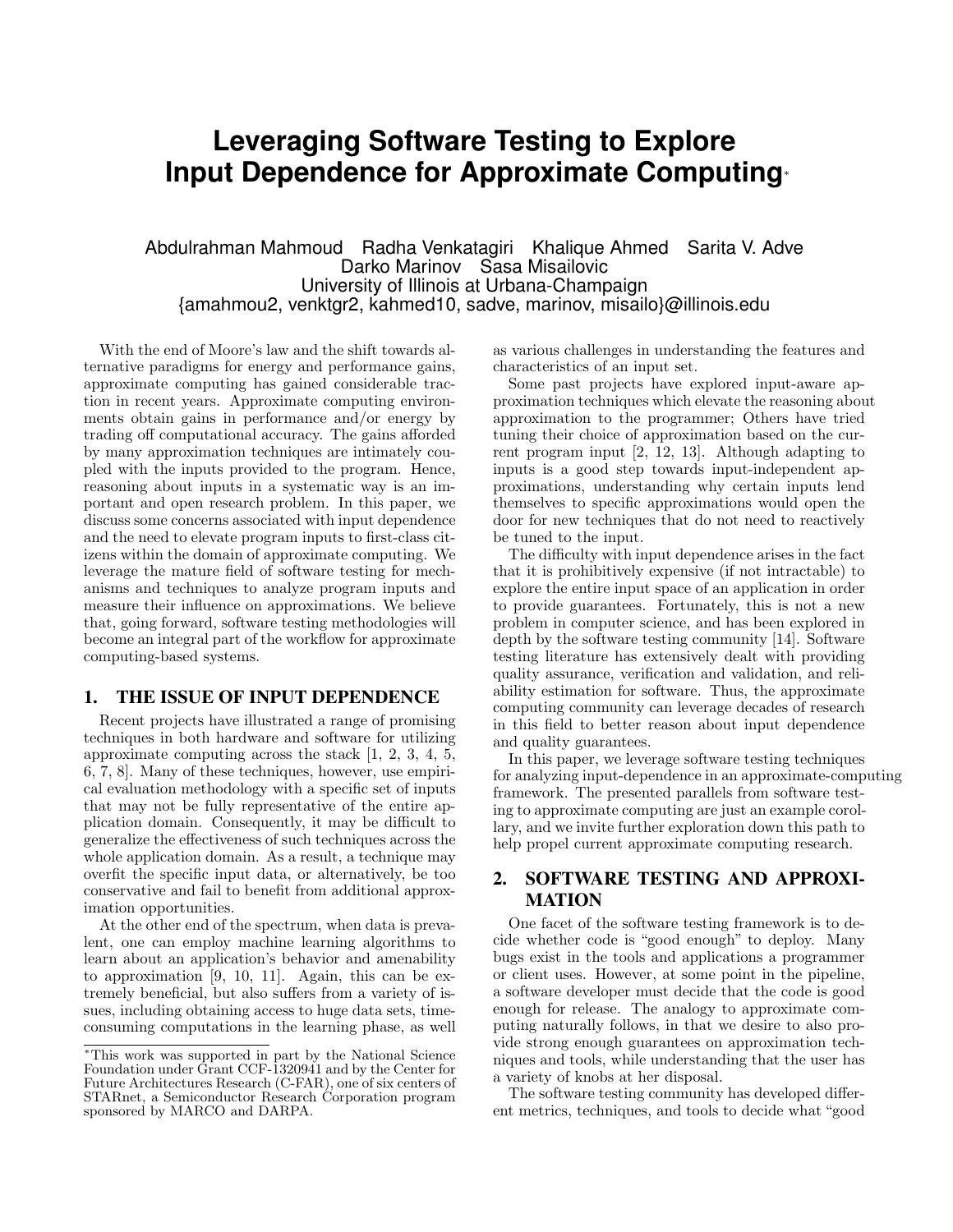enough" means quantitatively and to improve various other aspects of testing. Mutation testing [15], regression testing [16], test prioritization, test selection, test minimization, and coverage analysis [17] are just some of the approaches aimed at improving testing. We explore a few techniques in this paper targeting input dependence, and how these concepts relate to approximate computing.

#### 2.1 Test-Input Generation

Identifying which inputs trigger certain scenarios in the code can be extremely beneficial in the approximate computing realm. Different code segments may exhibit a certain affinity to some approximation tactics, while others are averse to any approximation, and both these segments can swap roles based on a different input.

Given a piece of code, test-input generation automatically finds inputs that lead to some execution point. One technique that can be of value to approximate computing researchers is that of symbolic execution. Rather then executing the program with concrete values, symbolic execution executes the program with symbolic expressions, resulting in a general and input-insensitive analysis of the software.

A major benefit of symbolic execution is that it can find concrete inputs that together span a large part of the input domain. Hence, it can provide a software engineer with a minimal set of inputs needed to stress a program, solving the issue of a large input space.

Unfortunately, a symbolic execution tree usually grows exponentially in size, and is very computationally expensive to generate. Further, most tools available today (such as KLEE [18] ) are not widely used in real-world practice, and are only used in research domains.

Generating representative inputs is imperative in assessing an approximation technique and providing quality guarantees. Using tools that automatically generate and reason about inputs would greatly alleviate the issues of input dependence in approximate computing.

#### 2.2 Coverage Criteria

Whether an input set was generated automatically (e.g. via symbolic execution) or manually, it is important to assess how representative the input set really is of the input space. Coverage analysis can be used in tandem with test-input generation to measure the coverage of a given program and its test inputs, provided a coverage criterion.

Formally, coverage criteria are defined as a rule or requirement which a test suite needs to satisfy, with many coverage criteria existing in the literature [14]. Some coverage criteria, such as branch or statement coverage, are more readily used due to their simplicity and feasibility in implementation. Common tools such as gcov and lcov are widely available for use today [19]. Others, such as path coverage, are less common due to cost or intractability despite being more comprehensive in studying inputs.

By incorporating coverage criteria in the analysis of an approximation technique, one can reason more about

the quality guarantees needed by an application. For example, in real-life scenarios, most commercial code can simply be vetted with statement coverage. However, in the situation of mission-critical code, such as airlinerrelated software, the coverage criterion may differ (to be more stringent than simple statement coverage), and the actual coverage percentage would need to be higher. Similarly, there is a range of applications between these two extremes where an appropriate coverage criterion may be utilized with acceptable results.

### 3. BRIDGING THE GAP WITH TOOLS

For true wide-scale adoption of approximate computing across the stack, there is a need for automated tools that provide quality assurance to the end user. Incorporating the software testing tools already in use into the approximation work flow would only strengthen the gains shown by approximate computing in performance and energy savings. This gap needs to be tightened to ensure guarantees and allow for full acceptance by software developers.

For example, we recently released an open-source tool called Approxilyzer<sup>1</sup> [20] which can quantify the quality impact of a single-bit error in virtually all dynamic instructions of an application. Approxilyzer functions at the instruction level, and requires very little programmer involvement to profile an application and extract instructions that exhibit first-order approximation potential for a given input.

As instructions are the abstraction level a machine understands, we are currently exploring a new coverage criterion called PC coverage, which is analogous to statement coverage at the source code level. As a result, rather than using Approxilyzer with a large input set as typically provided in benchmark suites, we can target just a small set of inputs which together provide us with close to 100% PC coverage.

Preliminary results show that running smaller input sets with Approxilyzer, we can get up to a 7x reduction in total error injections necessary when Approxilyzer is used for resiliency analysis. Additionally, the smaller input set can match the classification of error injections for the larger set with 99% accuracy for some applications. Further, it can do this faster due to the reduction in simulation run-time per injection, and the fewer number of total injections.

Most importantly however, this provides us with a systematic methodology as to how to choose our inputs, and how we can provide guarantees with our tool with respect to the input we explored.

This simple example illustrates how software testing methodology can be an additional piece of the puzzle towards an automated end-to-end framework. We demonstrate here just one example of how software testing can be applied to approximate computing. Going forward, we would like to explore additional techniques from software testing for approximate computing.

<sup>1</sup>https://cs.illinois.edu/approxilyzer